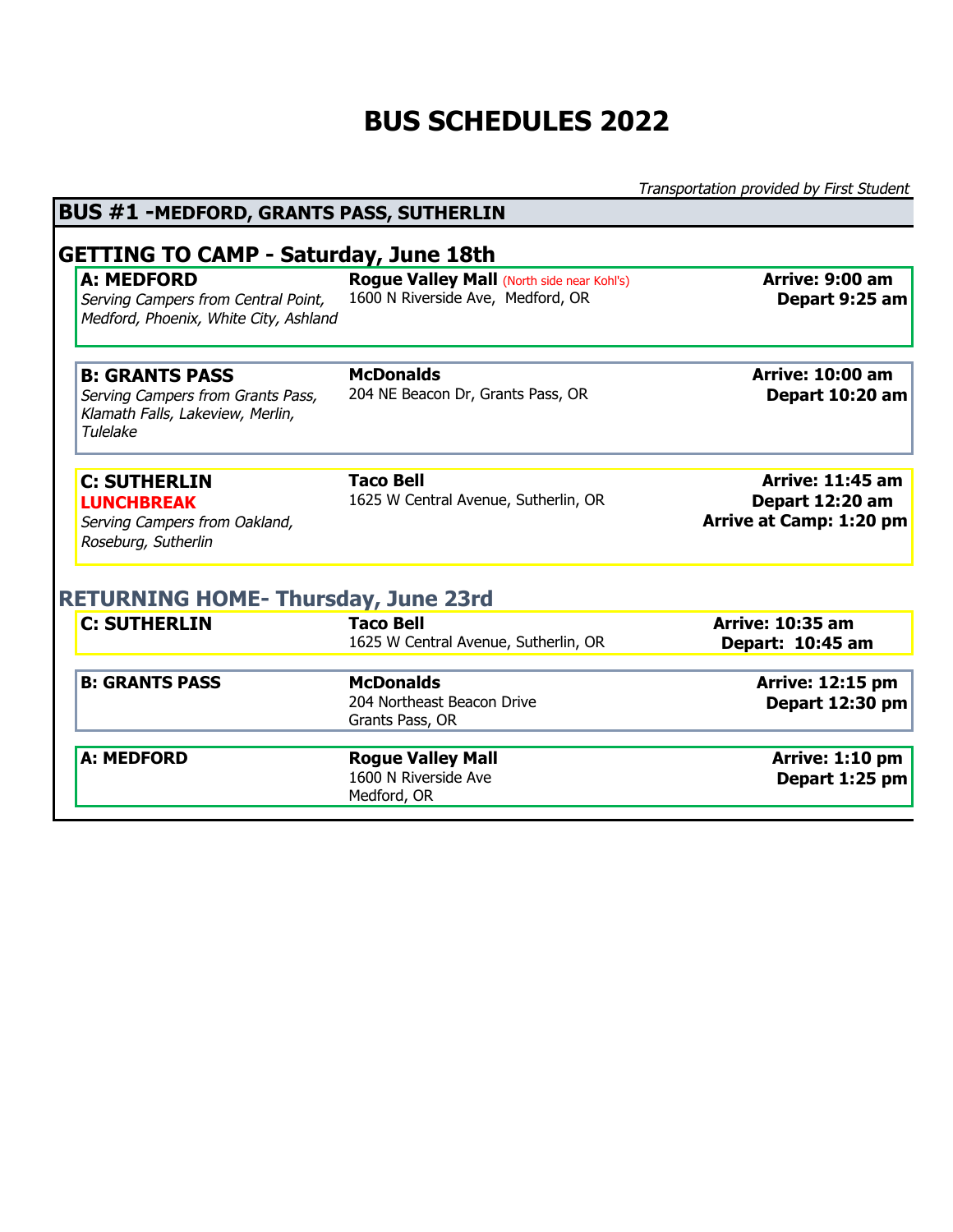| <b>BUS #2 -SISTERS, SPRINGFIELD</b><br><b>GETTING TO CAMP - Saturday, June 18th</b>                              |                                                                                                                        |                                                                       |
|------------------------------------------------------------------------------------------------------------------|------------------------------------------------------------------------------------------------------------------------|-----------------------------------------------------------------------|
| <b>A: SISTERS</b><br>Serving Campers from Bend, Madras,<br>Prineville, Redmond, Sisters                          | <b>Ray's Food Place</b><br>365 N Arrowleaf Trail, Sisters, OR                                                          | <b>Arrive: 8:35 am</b><br>Depart 9:05 am                              |
| <b>B: SPRINGFIELD</b><br><b>LUNCHBREAK</b><br>Serving Campers from Eugene,<br>Junction City, Lowell, Springfield | <b>McDonalds (Albertsons Parking Lot)</b><br>5701 Main Street, Springfield, OR<br>(Junction of Main St @ McKenzie Hwy) | <b>Arrive: 11:15 am</b><br>Depart 11:55 am<br>Arrive at Camp: 1:00 pm |
| <b>RETURNING HOME- Thursday, June 23rd</b>                                                                       |                                                                                                                        |                                                                       |
| <b>B: SPRINGFIELD</b>                                                                                            | <b>McDonalds</b><br>5701 Main Street<br>Springfield, OR                                                                | <b>Arrive: 10:35 am</b><br>Depart 10:55 am                            |
| <b>A: SISTERS</b>                                                                                                | <b>Ray's Food Place</b><br>365 N Arrowleaf Trail<br>Sisters, OR                                                        | <b>Arrive: 12:55 pm</b><br>Depart 1:10 pm                             |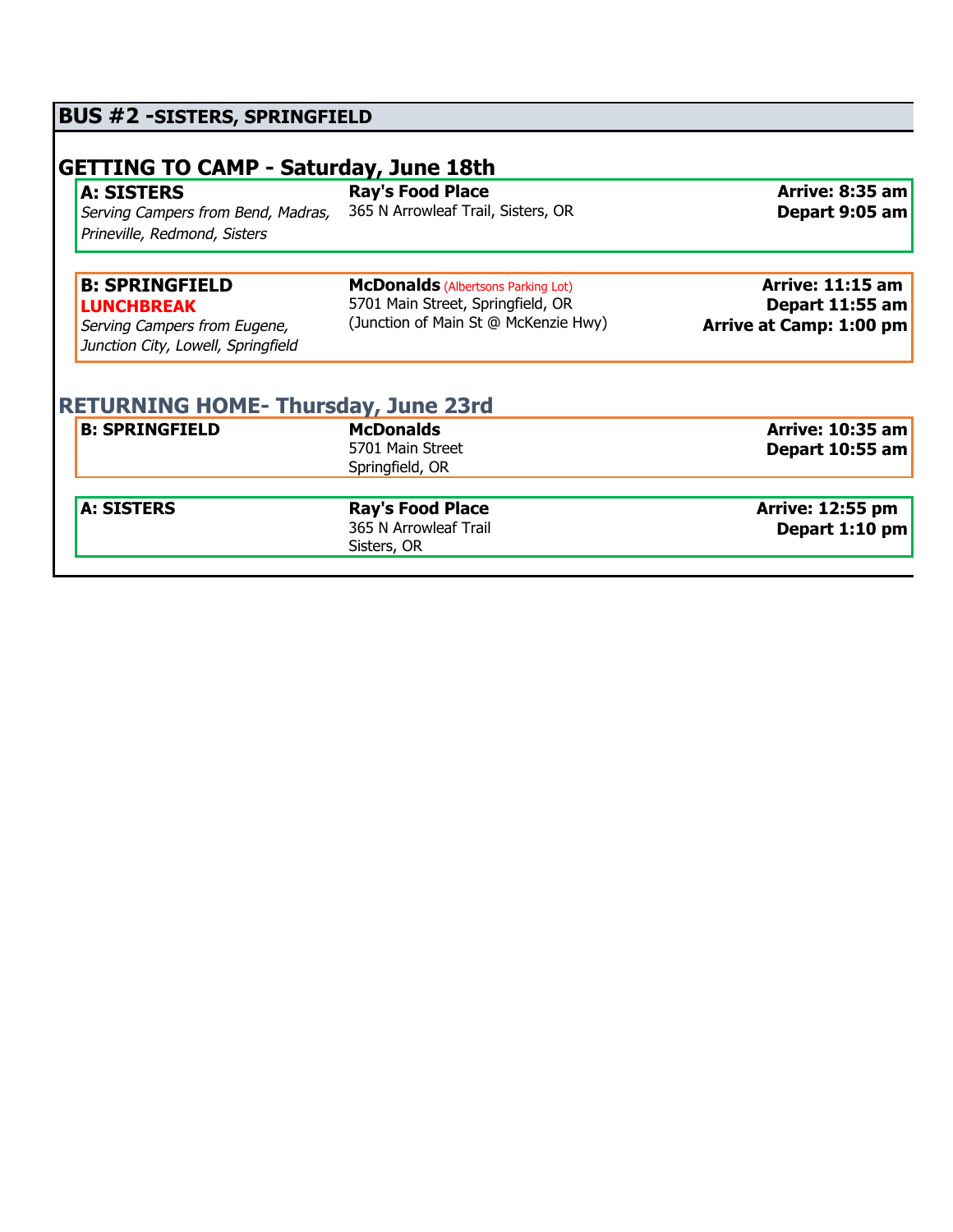| A: COOS BAY<br>Serving Campers from Bandon,<br>Brookings, Coos Bay, Gold Beach,    | <b>Red Lion Inn</b><br>1313 N Bayshore Dr, Coos Bay, OR                                        | <b>Arrive: 8:50 am</b><br>Depart 9:25 am                               |
|------------------------------------------------------------------------------------|------------------------------------------------------------------------------------------------|------------------------------------------------------------------------|
| Langlois, Myrtle Point, North Bend,<br>Port Orford                                 |                                                                                                |                                                                        |
| <b>B: REEDSPORT</b><br>Serving Campers from Florence,<br>Reedsport                 | <b>Dairy Queen</b><br>1250 Hwy 101, Reedsport, OR                                              | <b>Arrive: 10:05 am</b><br>Depart 10:20 am                             |
| <b>C: COTTAGE GROVE</b><br><b>LUNCHBREAK</b><br>Serving Campers from Cottage Grove | <b>McDonalds</b><br>1520 Gateway Blvd, Cottage Grove, OR<br>(Park behind in truck parking lot) | <b>Arrive: 11:45 am</b><br>Depart 12:20 pm<br>Arrive at Camp: 12:40 pm |
| <b>RETURNING HOME- Thursday, June 23rd</b>                                         |                                                                                                |                                                                        |
| <b>C: COTTAGE GROVE</b>                                                            | <b>McDonalds</b><br>1520 Gateway Blvd<br>Cottage Grove, OR (Park behind in truck parking lot)  | <b>Arrive: 9:55 am</b><br>Depart 10:05 am                              |
| <b>B: REEDSPORT</b>                                                                | <b>Dairy Queen</b><br>1250 Hwy 101<br>Reedsport, OR                                            | <b>Arrive: 11:25 am</b><br>Depart 11:40 am                             |
| A: COOS BAY                                                                        | <b>Red Lion Inn</b><br>1313 N Bayshore Dr                                                      | <b>Arrive: 12:15 pm</b><br>Depart 12:30 pm                             |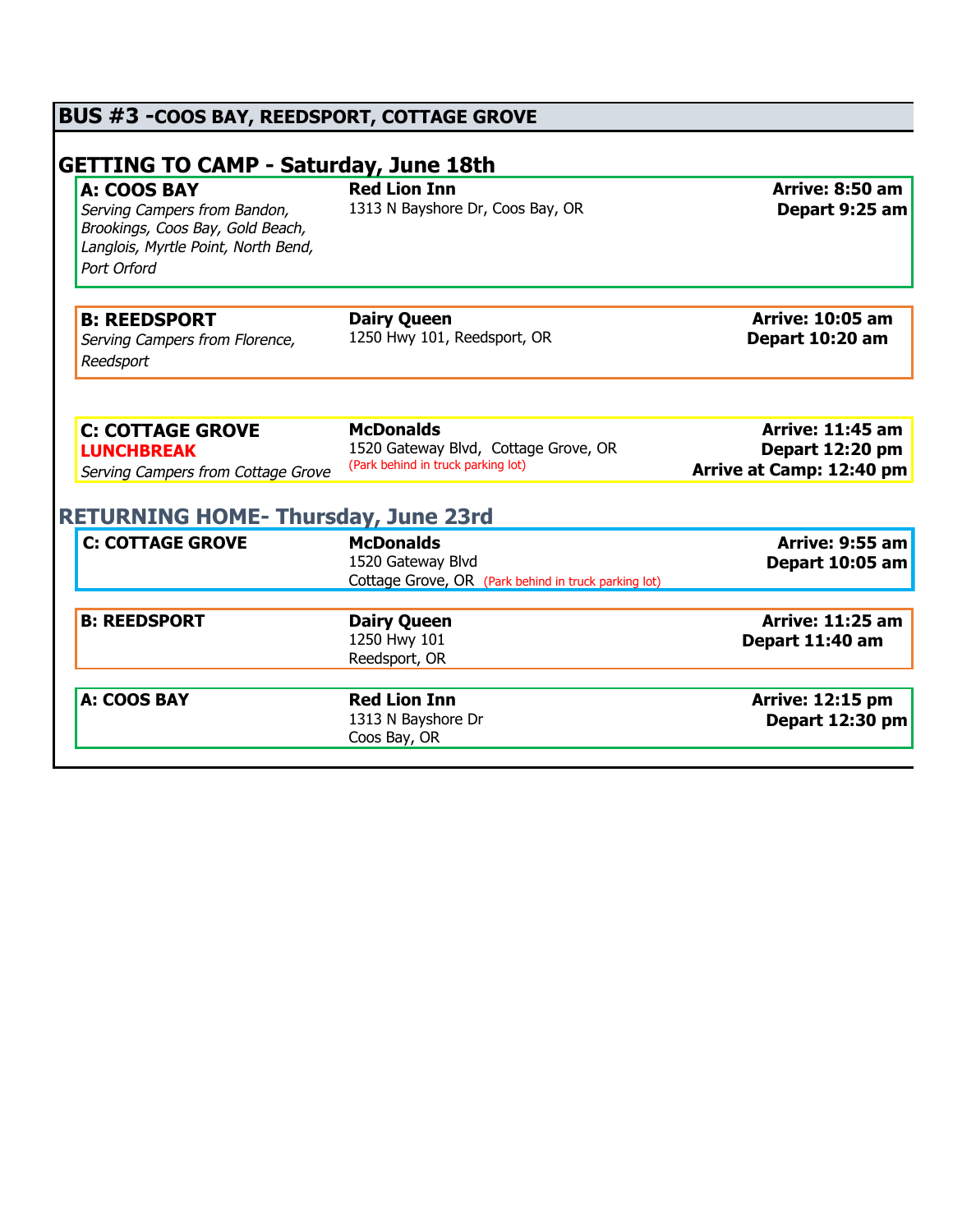#### **BUS #4 -ALBANY**

# **GETTING TO CAMP - Saturday, June 18th**

## **A: ALBANY**

### **LUNCH BREAK**

Serving Campers from Albany, Brownsville, Lebanon, Lincoln City, Sweet Home, Toledo

 **JACKSON'S FOOD STORE (A&W)** 33157 SE Hwy 34 (Hwy 34 @ I-5 Junction-West side) Albany, OR

**Arrive: 10:45 am Depart 11:15 am Arrive at Camp: 12:50 pm**

# **RETURNING HOME- Thursday, June 23rd**

**A: ALBANY JACKSON'S FOOD STORE (A&W)** 33157 SE Hwy 34 (Hwy 34 @ I-5 Junction-West side) Albany, OR

**Arrive: 11:00 AM Depart 11:15 pm**

- Returning campers are dropped off at the same location they were picked up on Saturday.
- · Campers requesting alternate transportation must have a parent or guardian contact Mary Hoskins, Camp Director prior to June 16th.
- · If you have questions, please contact Mary Hoskins **at 541-531-8538 or at marhos1968@gmail.com.**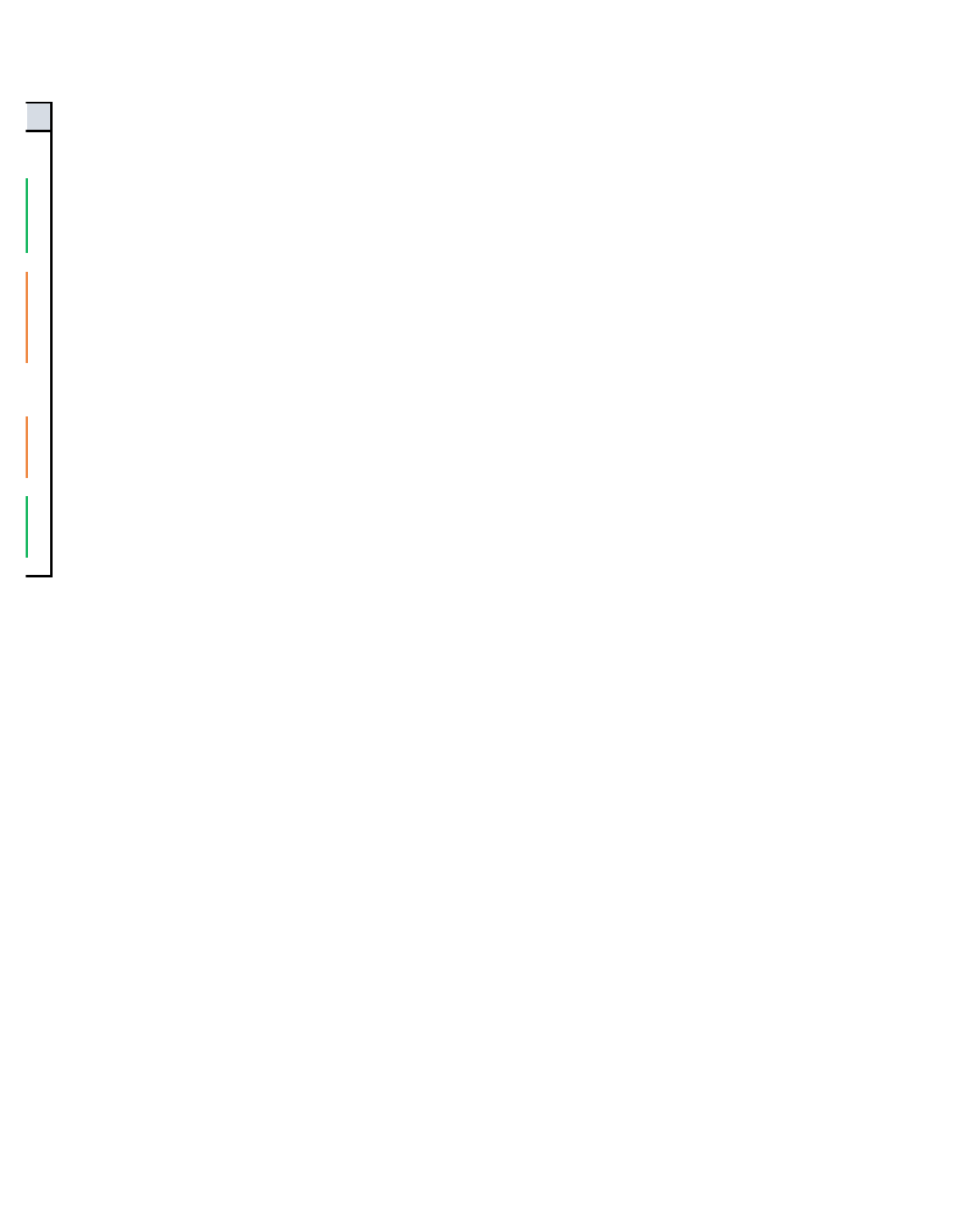$\begin{array}{c} \begin{array}{c} \begin{array}{c} \end{array} \\ \begin{array}{c} \end{array} \end{array} \end{array}$